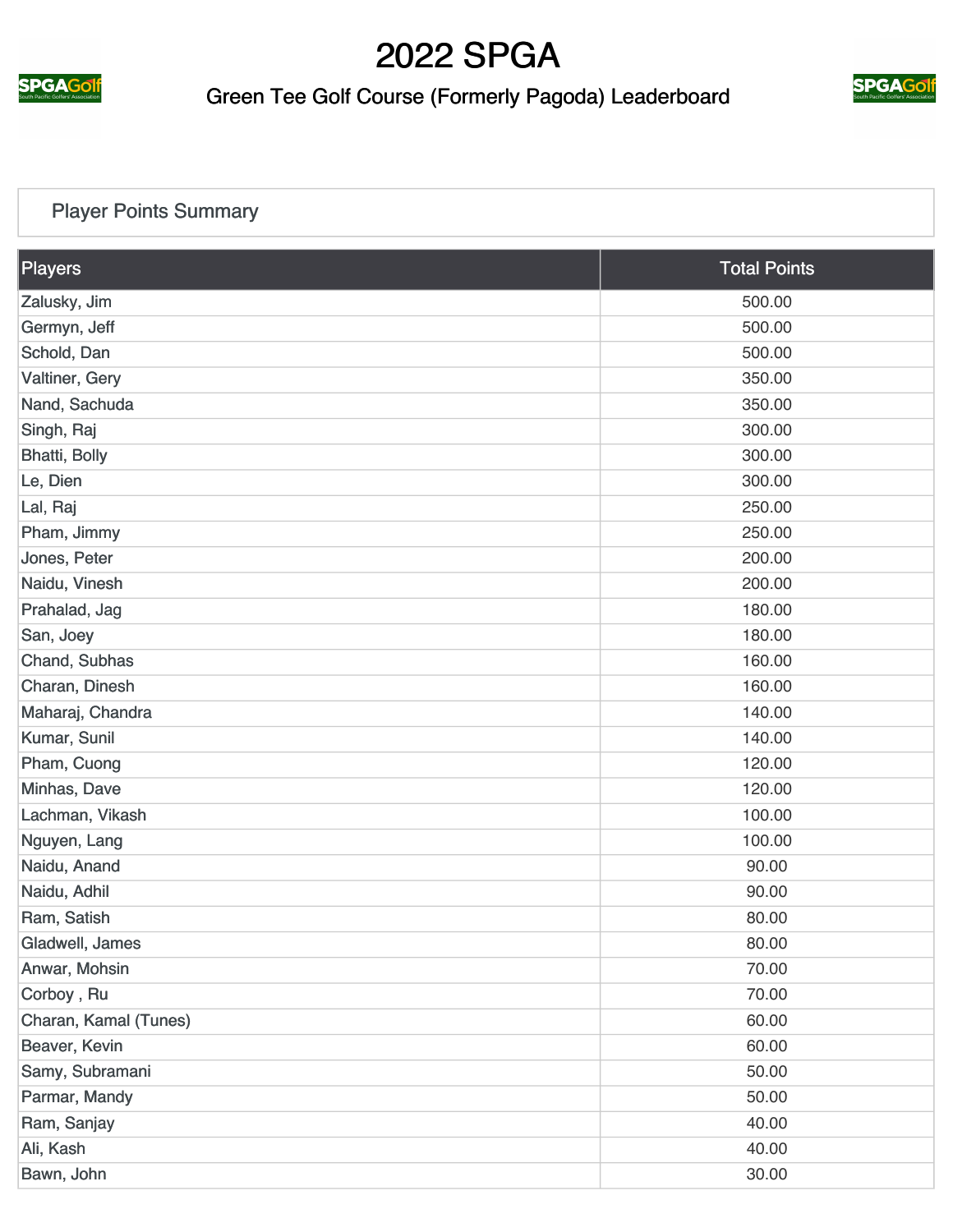

### Green Tee Golf Course (Formerly Pagoda) Leaderboard



| Whitworth, Greg | 30.00   |
|-----------------|---------|
| Kumar, Satend   | 25.00   |
| Ram, Roderick   | 25.00   |
| Stockstad, Rick | 20.00   |
| Parmar, Bobby   | 10.00   |
| Total Points    | 6320.00 |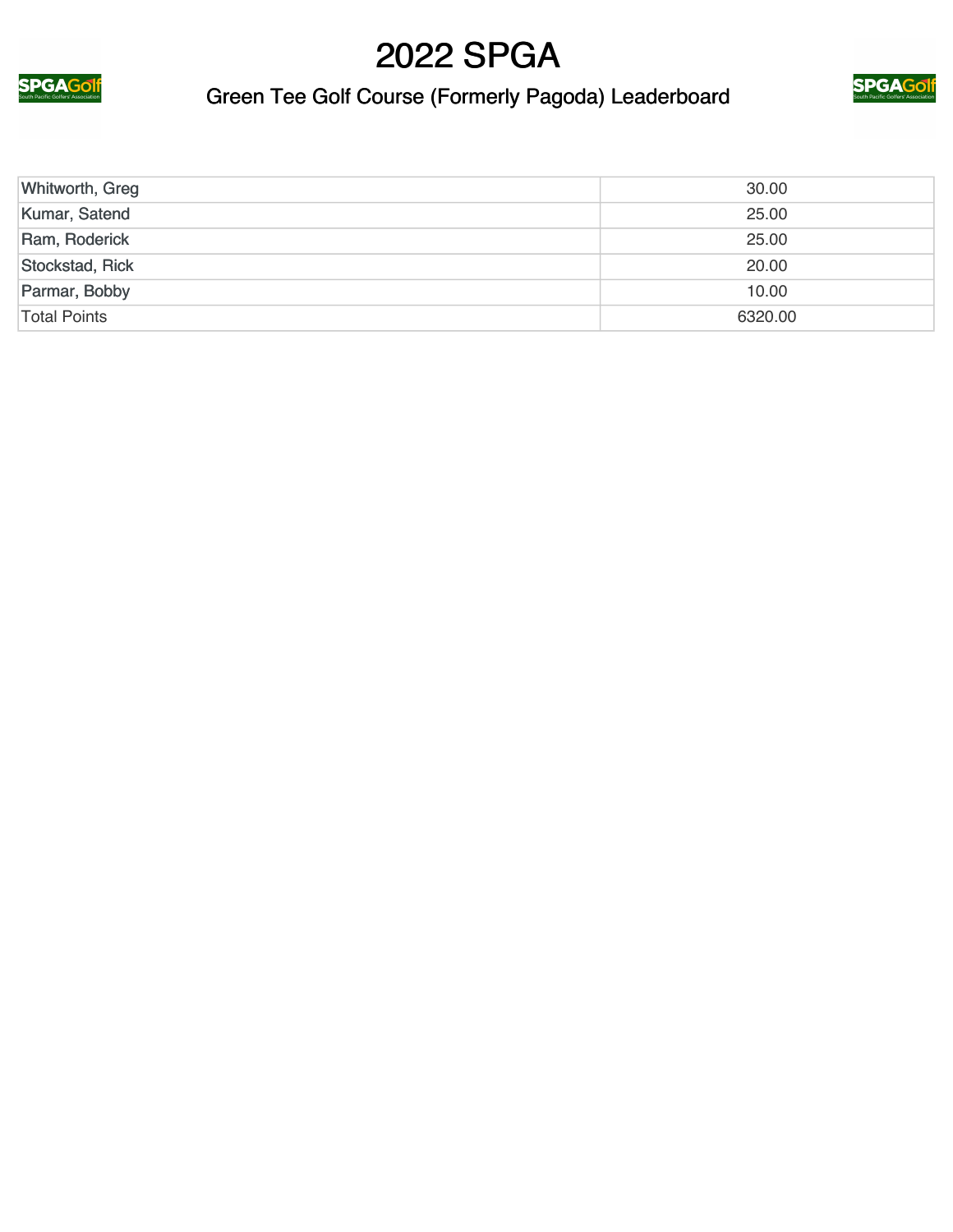

### Green Tee Golf Course (Formerly Pagoda) Leaderboard



[Gross Champ Flight \(0 to 14.5\) Gross & Net - Champ Flight \(0 - 14.5\)](https://cdn2.golfgenius.com/v2tournaments/2537831?called_from=&round_index=2)

| Pos.                      | Player                                           | To Par<br><b>Gross</b>   | Total<br><b>Gross</b> | <b>Points</b> |  |  |
|---------------------------|--------------------------------------------------|--------------------------|-----------------------|---------------|--|--|
| $\mathbf{1}$              | X Zalusky, Jim<br>Scotland                       | $+8$                     | 80                    | 500.00        |  |  |
| $\overline{2}$            | I Singh, Raj<br>Canada                           | $+10$                    | 82                    | 300.00        |  |  |
| $\overline{\phantom{a}}$  | $\blacktriangleright$ Pham, Jimmy<br>Canada      | $+11$                    | 83                    |               |  |  |
| $-\,-$                    | Valtiner, Gery<br>Austria                        | $+12$                    | 84                    |               |  |  |
| $\ensuremath{\mathsf{3}}$ | Jones, Peter<br>Ж∴<br>New Zealand                | $+13$                    | 85                    | 200.00        |  |  |
| $\overline{4}$            | <b>I</b> Charan, Dinesh<br>Canada                | $+13$                    | 85                    | 160.00        |  |  |
| 5                         | Pham, Cuong<br>Canada                            | $+15$                    | 87                    | 120.00        |  |  |
| $\,6\,$                   | <b>Naidu</b> , Adhil<br>Canada                   | $+15$                    | 87                    | 90.00         |  |  |
| $-$                       | San, Joey<br>Fiji                                | $+15$                    | 87                    |               |  |  |
| $-\,-$                    | <b>E</b> Kumar, Sunil<br>Fiji                    | $+16$                    | 88                    |               |  |  |
| $-$                       | Nguyen, Lang<br>$\bigstar$<br>Vietnam            | $+16$                    | 88                    |               |  |  |
| $\overline{7}$            | Anwar, Mohsin<br>$ {\bf C}^+ $<br>Pakistan       | $+17$                    | 89                    | 70.00         |  |  |
| $-$                       | <b>E</b> Ram, Satish<br>Fiji                     | $+21$                    | 93                    |               |  |  |
| 8                         | <b>I</b> Parmar, Mandy<br>Canada                 | $+24$                    | 96                    | 50.00         |  |  |
| $-$                       | <sup>■</sup> Ram, Sanjay<br>Fiji                 | $+24$                    | 96                    |               |  |  |
| $\boldsymbol{9}$          | H Bawn, John<br>Canada                           | $+25$                    | 97                    | 30.00         |  |  |
| $-$                       | Beaver, Kevin<br>Canada                          | $+26$                    | 98                    |               |  |  |
| --                        | <b>I</b> Ram, Roderick<br>Canada                 | $+29$                    | 101                   |               |  |  |
| 610                       | Jagdatt, Avin<br>$\blacktriangleright$<br>Canada | $\overline{\phantom{a}}$ | <b>O</b> DNF          |               |  |  |
|                           | Total Points Allocated: 1520.00                  |                          |                       |               |  |  |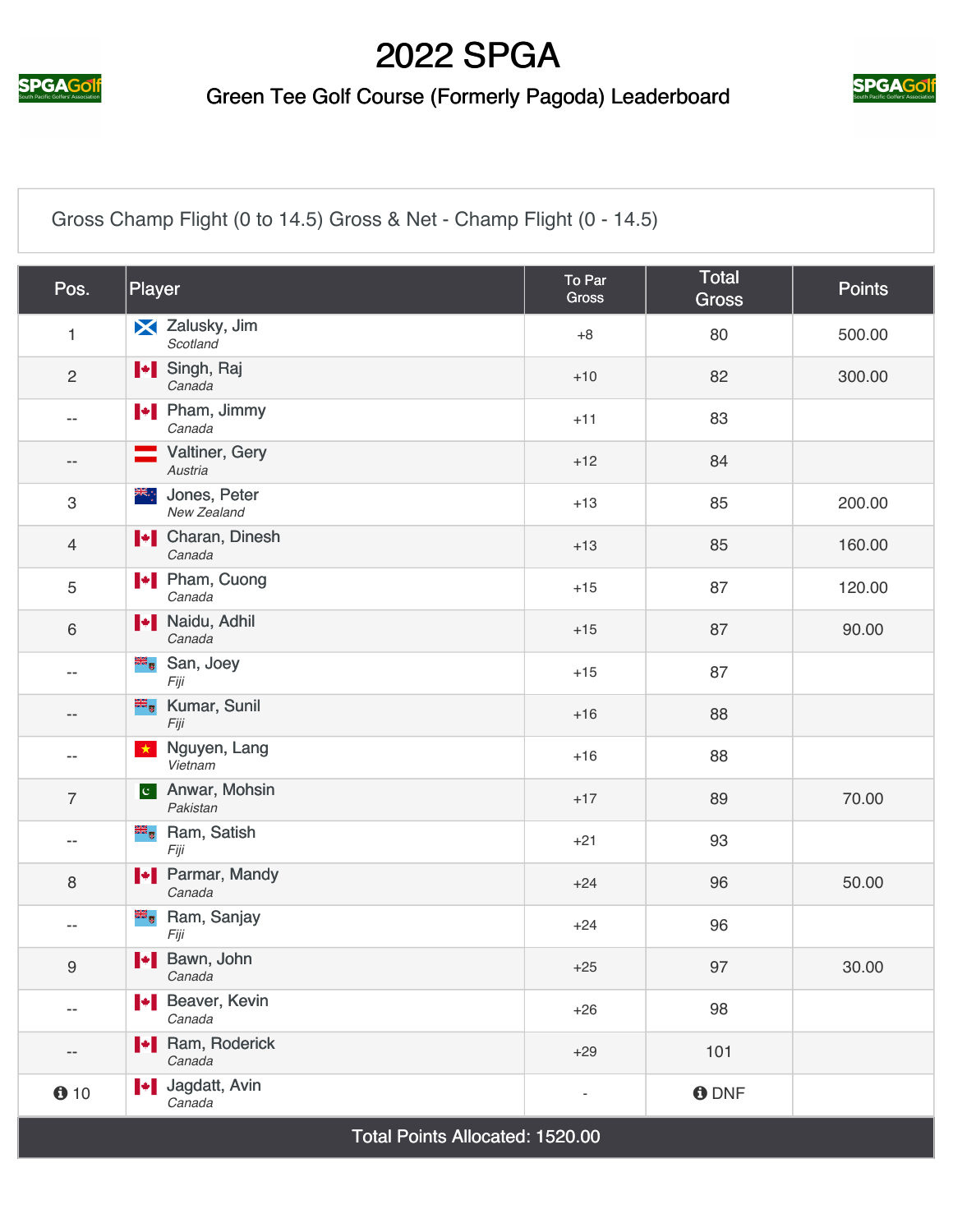

### Green Tee Golf Course (Formerly Pagoda) Leaderboard



[Net Champ Flight \(0 to 14.5\) Gross & Net - Champ Flight \(0 - 14.5\)](https://cdn2.golfgenius.com/v2tournaments/2537832?called_from=&round_index=2)

| Pos.                      | Player                             | To Par<br><b>Net</b>     | <b>Total</b><br><b>Net</b> | <b>Points</b> |
|---------------------------|------------------------------------|--------------------------|----------------------------|---------------|
| $\mathbf{1}$              | Valtiner, Gery<br>Austria          | $+1$                     | 73                         | 350.00        |
| $\overline{2}$            | <b>I</b> Pham, Jimmy<br>Canada     | $+3$                     | 75                         | 250.00        |
| $\overline{\phantom{a}}$  | Jones, Peter<br>≱ਵ∴<br>New Zealand | $+3$                     | 75                         |               |
| --                        | X Zalusky, Jim<br>Scotland         | $+4$                     | 76                         |               |
| $\ensuremath{\mathsf{3}}$ | San, Joey<br>Fiji                  | $+6$                     | 78                         | 180.00        |
| $\overline{4}$            | <b>Kumar, Sunil</b><br>Fiji        | $+7$                     | 79                         | 140.00        |
| $\overline{\phantom{a}}$  | I Singh, Raj<br>Canada             | $+7$                     | 79                         |               |
| 5                         | Nguyen, Lang<br>$\star$<br>Vietnam | $+8$                     | 80                         | 100.00        |
| $-\,-$                    | <b>I</b> Pham, Cuong<br>Canada     | $+9$                     | 81                         |               |
| $-$                       | <b>I</b> Charan, Dinesh<br>Canada  | $+9$                     | 81                         |               |
| $-\,-$                    | <b>Naidu, Adhil</b><br>Canada      | $+9$                     | 81                         |               |
| $6\phantom{1}$            | Ram, Satish<br>Fiji                | $+11$                    | 83                         | 80.00         |
| $\overline{7}$            | Heaver, Kevin<br>Canada            | $+13$                    | 85                         | 60.00         |
| 8                         | <b>E</b> Ram, Sanjay<br>Fiji       | $+13$                    | 85                         | 40.00         |
| $\overline{\phantom{a}}$  | <b>I</b> Parmar, Mandy<br>Canada   | $+14$                    | 86                         |               |
| --                        | c Anwar, Mohsin<br>Pakistan        | $+14$                    | 86                         |               |
| 9                         | <b>I</b> Ram, Roderick<br>Canada   | $+16$                    | 88                         | 25.00         |
| $-$                       | <b>I</b> Bawn, John<br>Canada      | $+17$                    | 89                         |               |
| 010                       | I Jagdatt, Avin<br>Canada          | $\overline{\phantom{a}}$ | <b>O</b> DNF               |               |
|                           | Total Points Allocated: 1225.00    |                          |                            |               |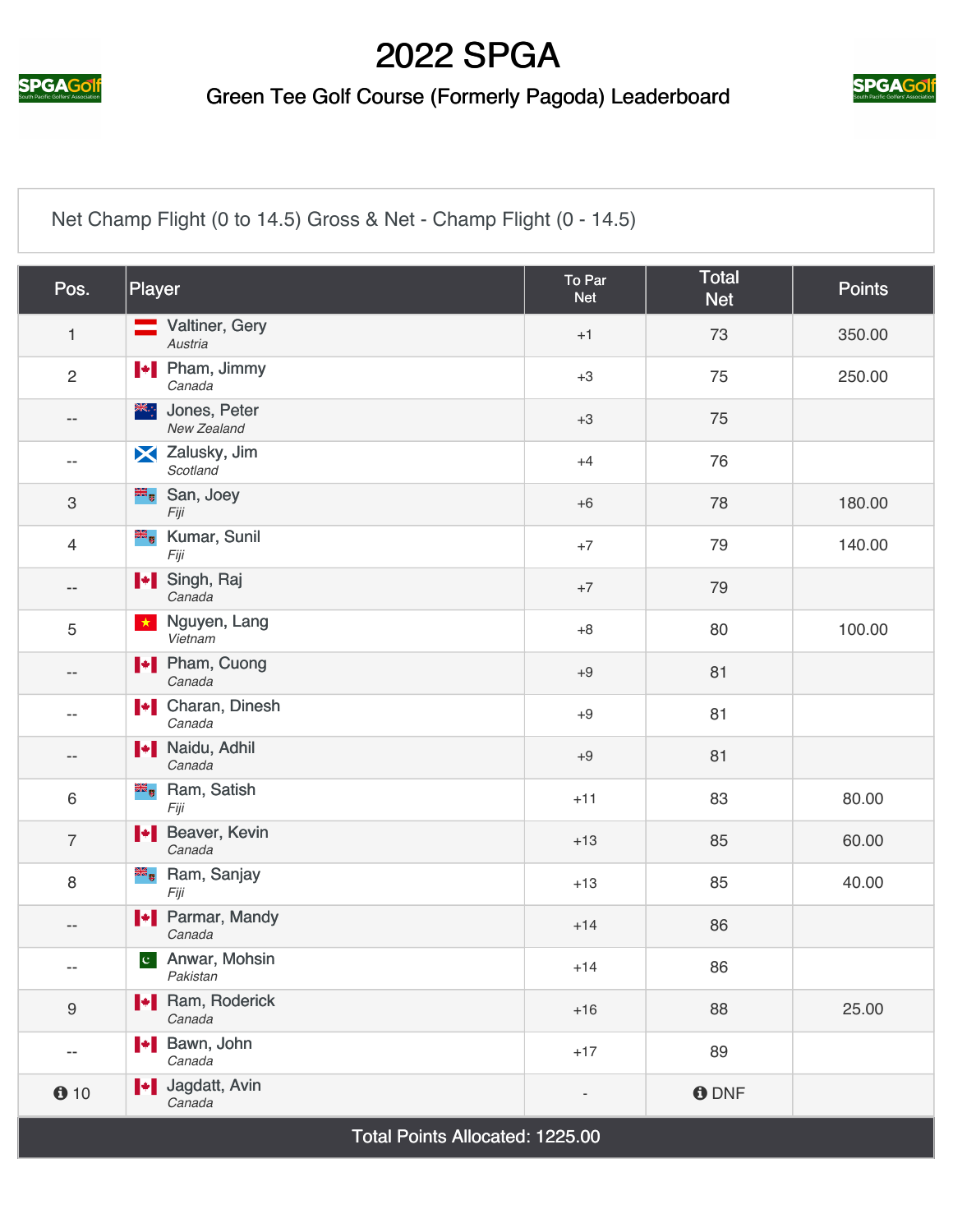

### Green Tee Golf Course (Formerly Pagoda) Leaderboard



### [Gross A Flight \(14.6+\) Gross & Net - A Flight \(14.6+\)](https://cdn2.golfgenius.com/v2tournaments/2547245?called_from=&round_index=2)

| Pos.                      | Player                                     | To Par<br>Gross | Total<br><b>Gross</b> | <b>Points</b> |
|---------------------------|--------------------------------------------|-----------------|-----------------------|---------------|
| $\mathbf{1}$              | <b>I</b> Schold, Dan<br>Canada             | $+18$           | 90                    | 500.00        |
| $\overline{c}$            | Le, Dien<br>$\star$<br>Vietnam             | $+19$           | 91                    | 300.00        |
| --                        | I Nand, Sachuda<br>Canada                  | $+20$           | 92                    |               |
| $\ensuremath{\mathsf{3}}$ | <b>Naidu</b> , Vinesh<br>Canada            | $+24$           | 96                    | 200.00        |
| $\overline{4}$            | <b>E</b> Chand, Subhas<br>Fiji             | $+24$           | 96                    | 160.00        |
| --                        | <b><sup>■</sup>•</b> Lal, Raj<br>Fiji      | $+24$           | 96                    |               |
| 5                         | <b>I</b> Minhas, Dave<br>Canada            | $+24$           | 96                    | 120.00        |
| --                        | Maharaj, Chandra<br>Canada                 | $+24$           | 96                    |               |
|                           | <b>I</b> Prahalad, Jag<br>Canada           | $+27$           | 99                    |               |
| 6                         | <b>I</b> Naidu, Anand<br>Canada            | $+27$           | 99                    | 90.00         |
| $-$                       | <b>Example:</b> Lachman, Vikash<br>Canada  | $+27$           | 99                    |               |
| $\overline{7}$            | ▓<br>Corboy, Ru<br>New Zealand             | $+27$           | 99                    | 70.00         |
| 8                         | Samy, Subramani<br>Canada                  | $+28$           | 100                   | 50.00         |
| $\boldsymbol{9}$          | <b>I</b> Vhitworth, Greg<br>Canada         | $+29$           | 101                   | 30.00         |
| --                        | <b>I</b> Ali, Kash<br>Canada               | $+30$           | 102                   |               |
| $10$                      | <b>H</b> Stockstad, Rick<br>Norway         | $+30$           | 102                   | 20.00         |
| --                        | <b>I + Charan, Kamal (Tunes)</b><br>Canada | $+30$           | 102                   |               |
| $\qquad \qquad -$         | <b>I</b> Gladwell, James<br>Canada         | $+30$           | 102                   |               |
| --                        | Parmar, Bobby<br>Canada                    | $+30$           | 102                   |               |
| 11                        | Sidhu, Charnjit (Chin)<br>Canada           | $+31$           | 103                   |               |
| 12                        | Sanjivi, Alfred<br>Fiji                    | $+31$           | 103                   |               |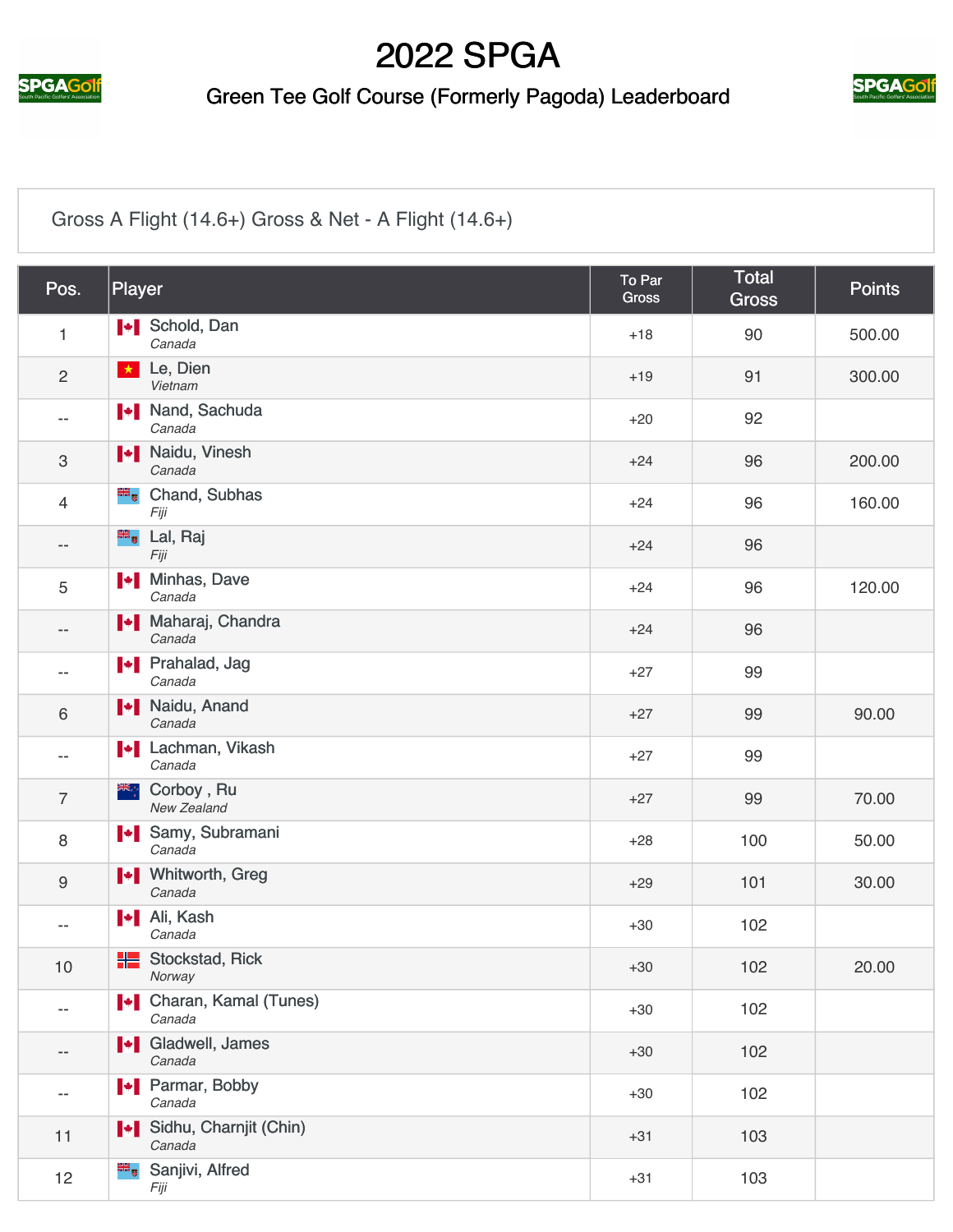





| $\qquad \qquad -$ | <b>I</b> Kumar, Satend<br>Canada          | $+34$                    | 106         |  |
|-------------------|-------------------------------------------|--------------------------|-------------|--|
| $- -$             | Nguyen, Johnny Tri Thuc<br>Canada         | $+34$                    | 106         |  |
| 13                | <b>Example 3</b> Bosveld, Remco<br>Canada | $+43$                    | 115         |  |
| $- -$             | Sugrive, Niel<br>Canada                   | $+43$                    | 115         |  |
| 614               | <b>N</b> Overdiek, Terry<br>Canada        | $\overline{\phantom{0}}$ | <b>ODNF</b> |  |
|                   |                                           |                          |             |  |

Total Points Allocated: 1540.00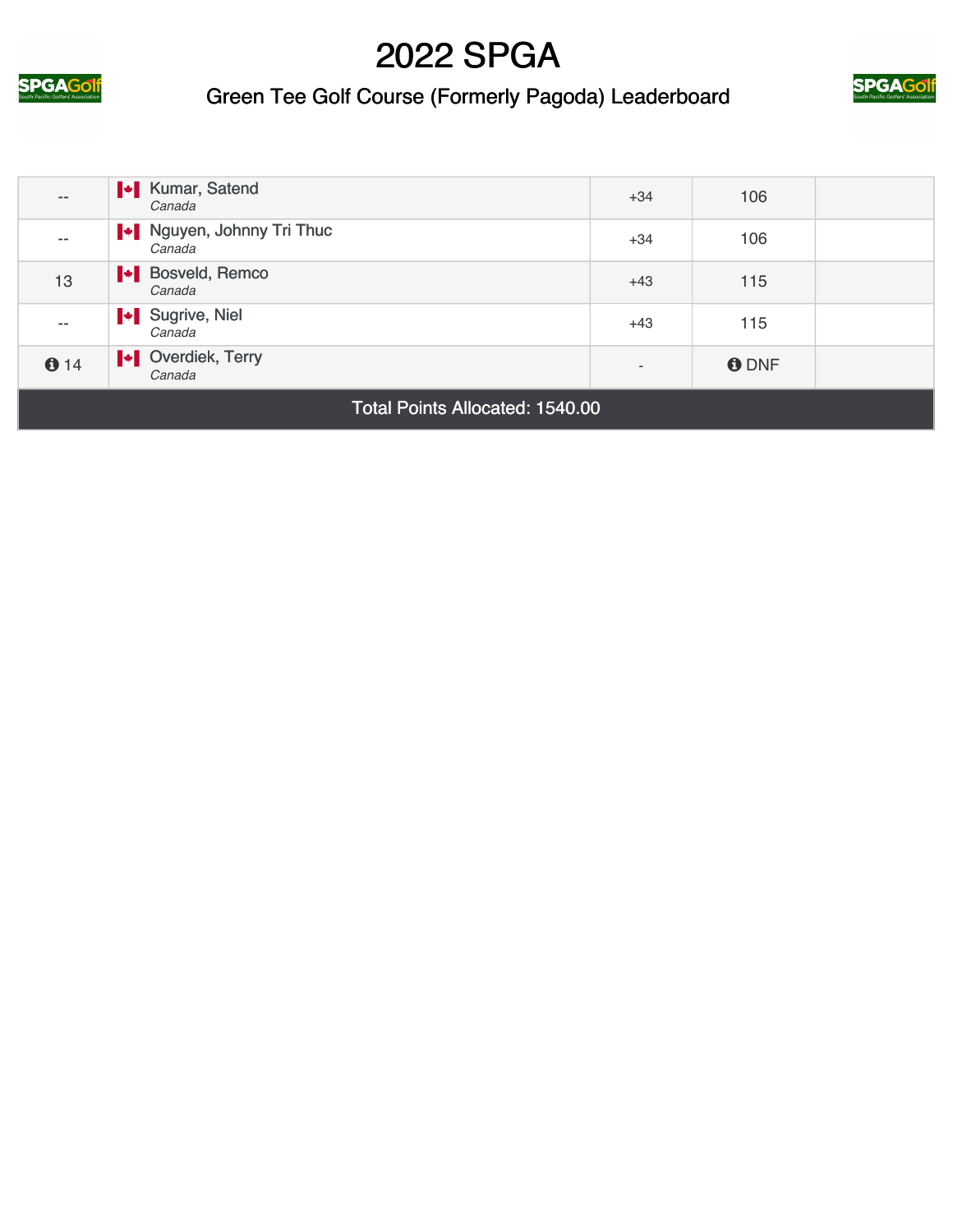

### Green Tee Golf Course (Formerly Pagoda) Leaderboard



### [Net A Flight \(14.6+\) Gross & Net - A Flight \(14.6+\)](https://cdn2.golfgenius.com/v2tournaments/2547247?called_from=&round_index=2)

| Pos.              | Player                                      | To Par<br><b>Net</b> | <b>Total</b><br><b>Net</b> | <b>Points</b> |
|-------------------|---------------------------------------------|----------------------|----------------------------|---------------|
| $\mathbf{1}$      | Nand, Sachuda<br>Canada                     | $+4$                 | 76                         | 350.00        |
| $\overline{2}$    | <sup>■■</sup> Lal, Raj<br>Fiji              | $+6$                 | 78                         | 250.00        |
| 3                 | <b>I</b> Prahalad, Jag<br>Canada            | $+7$                 | 79                         | 180.00        |
| $\qquad \qquad -$ | <b>E</b> <sub>v</sub> Chand, Subhas<br>Fiji | $+7$                 | 79                         |               |
| $\overline{4}$    | Maharaj, Chandra<br>Canada                  | $+7$                 | 79                         | 140.00        |
| --                | <b>I</b> Naidu, Vinesh<br>Canada            | $+8$                 | 80                         |               |
|                   | <b>I</b> Schold, Dan<br>Canada              | $+8$                 | 80                         |               |
| 5                 | <b>I</b> Lachman, Vikash<br>Canada          | $+8$                 | 80                         | 100.00        |
| --                | Le, Dien<br>$\star$<br>Vietnam              | $+8$                 | 80                         |               |
| $\,6\,$           | I Gladwell, James<br>Canada                 | $+9$                 | 81                         | 80.00         |
| $\overline{7}$    | <b>N</b> Charan, Kamal (Tunes)<br>Canada    | $+10$                | 82                         | 60.00         |
| 8                 | <b>I</b> Ali, Kash<br>Canada                | $+11$                | 83                         | 40.00         |
| $-$               | <b>Naidu, Anand</b><br>Canada               | $+11$                | 83                         |               |
| 9                 | <b>IV</b> Kumar, Satend<br>Canada           | $+11$                | 83                         | 25.00         |
| 10                | <b>I</b> Parmar, Bobby<br>Canada            | $+12$                | 84                         | 10.00         |
| --                | <sup>₩</sup> : Corboy, Ru<br>New Zealand    | $+13$                | 85                         |               |
| --                | <b>H</b> Stockstad, Rick<br>Norway          | $+14$                | 86                         |               |
| --                | <b>I</b> Minhas, Dave<br>Canada             | $+14$                | 86                         |               |
| 11                | I Sugrive, Niel<br>Canada                   | $+15$                | 87                         |               |
| --                | <b>I</b> Vhitworth, Greg<br>Canada          | $+16$                | 88                         |               |
| --                | Sanjivi, Alfred<br>Fiji                     | $+17$                | 89                         |               |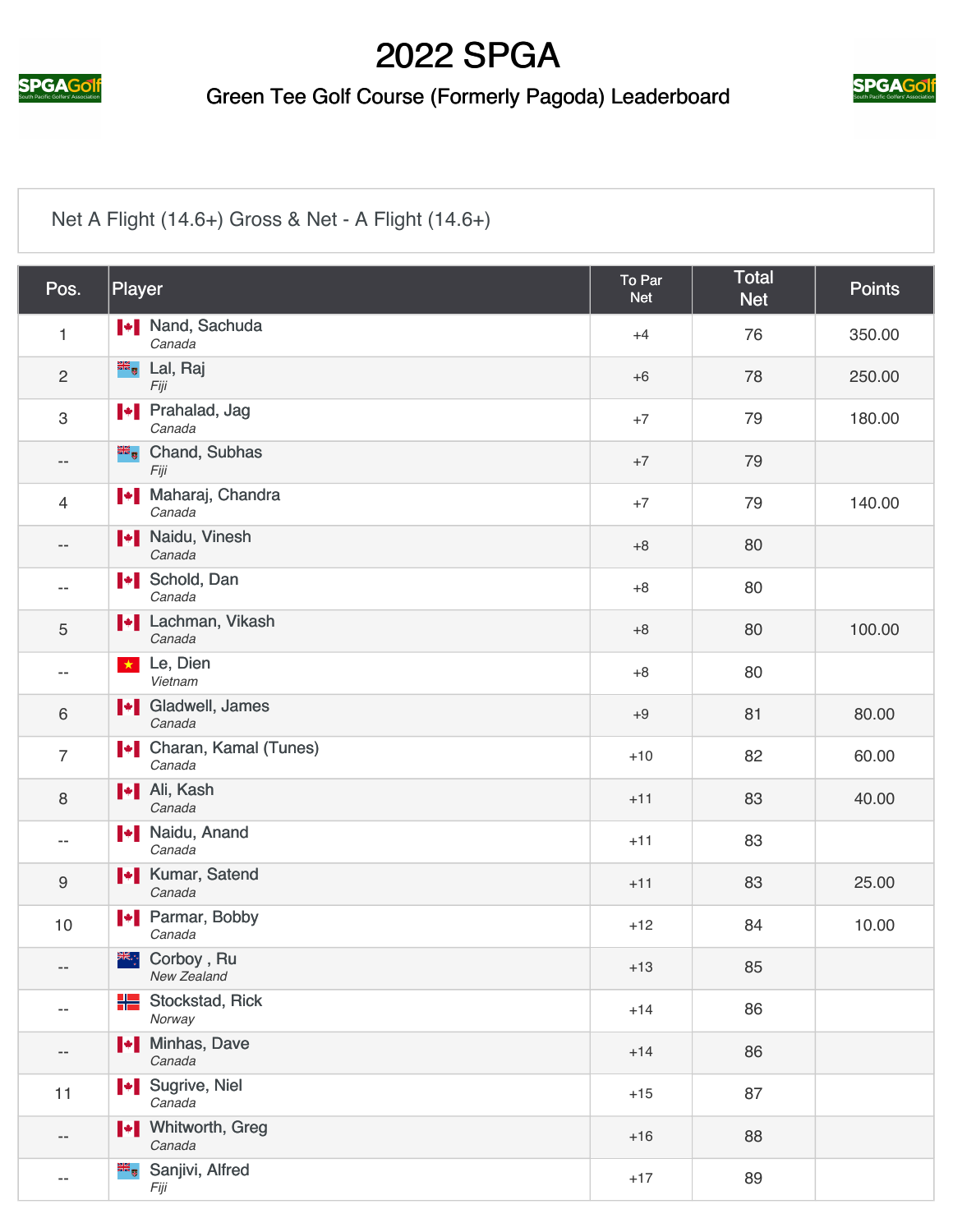





| $- -$                                  | Samy, Subramani<br>Canada                | $+17$ | 89          |  |
|----------------------------------------|------------------------------------------|-------|-------------|--|
| $- -$                                  | Sidhu, Charnjit (Chin)<br>Canada         | $+19$ | 91          |  |
| 12                                     | Nguyen, Johnny Tri Thuc<br>Canada        | $+19$ | 91          |  |
| $- -$                                  | <b>Exercise</b> Bosveld, Remco<br>Canada | $+21$ | 93          |  |
| 613                                    | Verdiek, Terry<br>Canada                 |       | <b>ODNF</b> |  |
| <b>Total Points Allocated: 1235.00</b> |                                          |       |             |  |